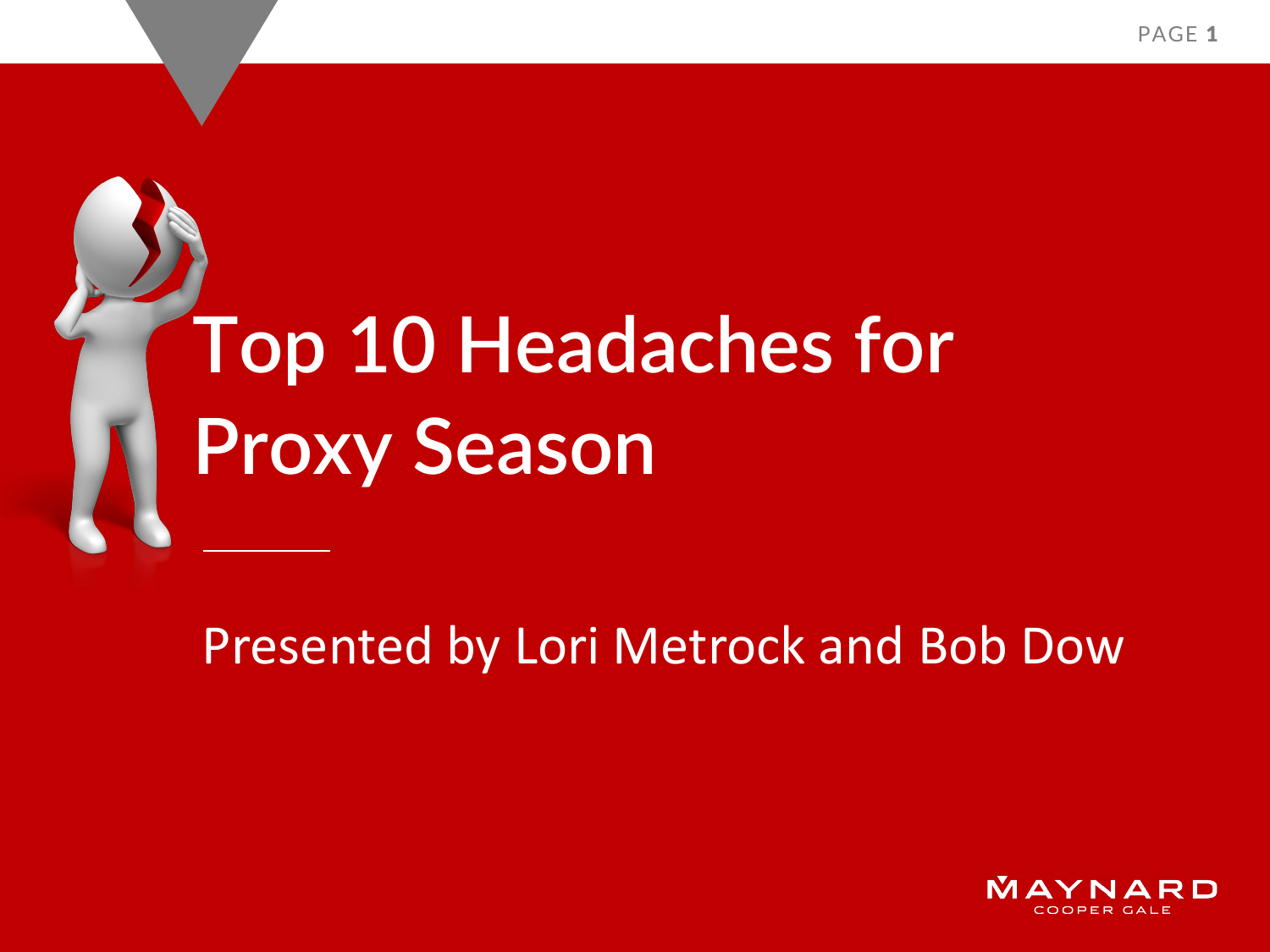#### **Headache #1**  *Who are my NEOs?*

- Each person who served as PEO and PFO in FY
- Next 3 highest paid executive officers serving at end of FY
	- o Based on total compensation
- Plus up to 2 additional executive officers who were not serving at end of FY but would have been in next 3 highest paid group
- SRCs, EGCs:
	- o Each person who served as PEO
	- o Next 2 highest paid executive officers
	- o Plus up to 2 additional EOs not serving at end of FY

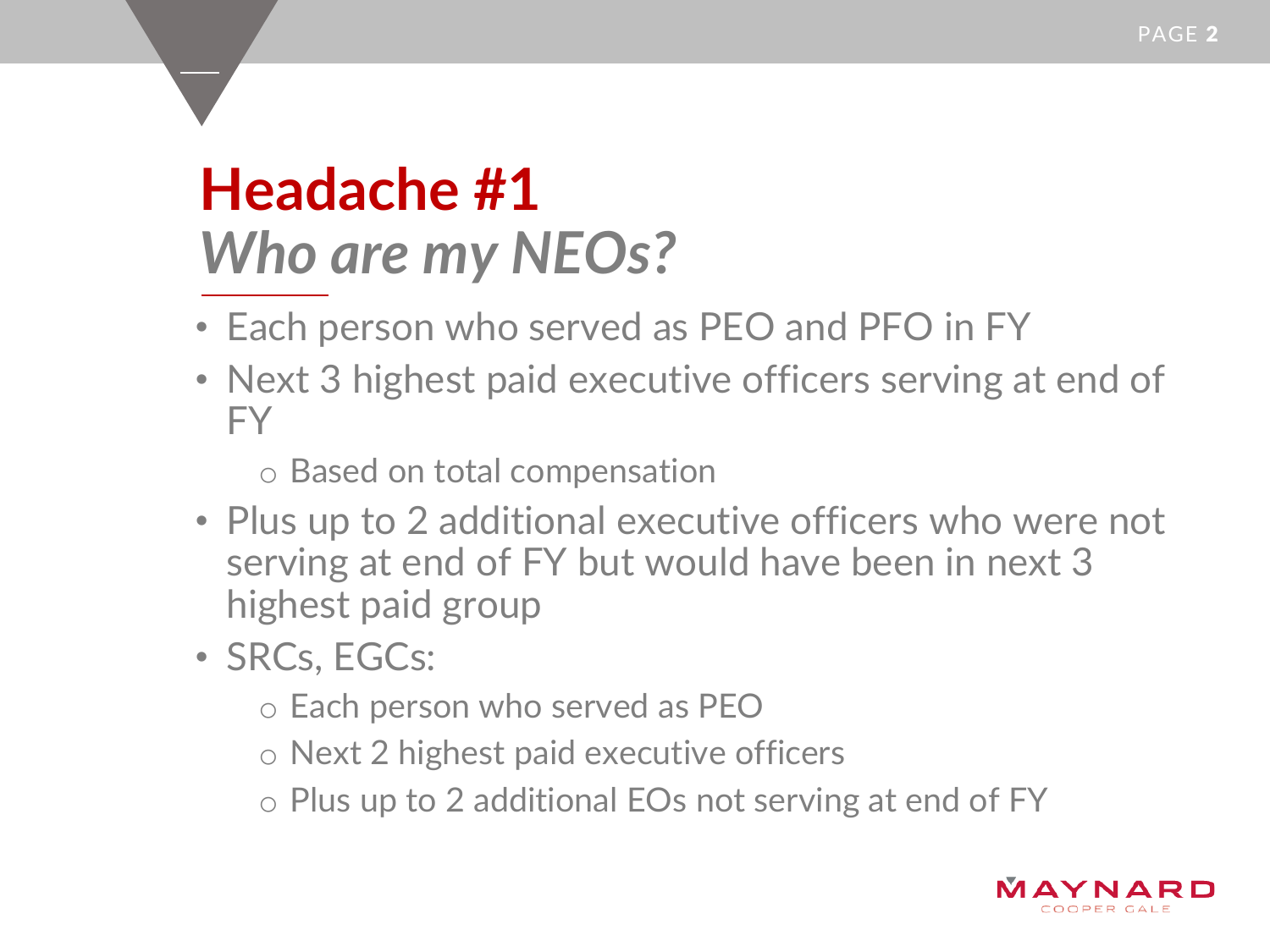### **Headache #2** *What vote is required for my proposal?*

- Varies based on proposal type o Mergers, other significant matters – outstanding shares o Most other proposals – votes cast
- Check state law and organizational documents
- Effect of abstentions and broker non-votes
- NYSE rule 312.07 revised Nov. 2021
	- o Majority of votes cast votes cast is calculated in accordance with state law and governing documents

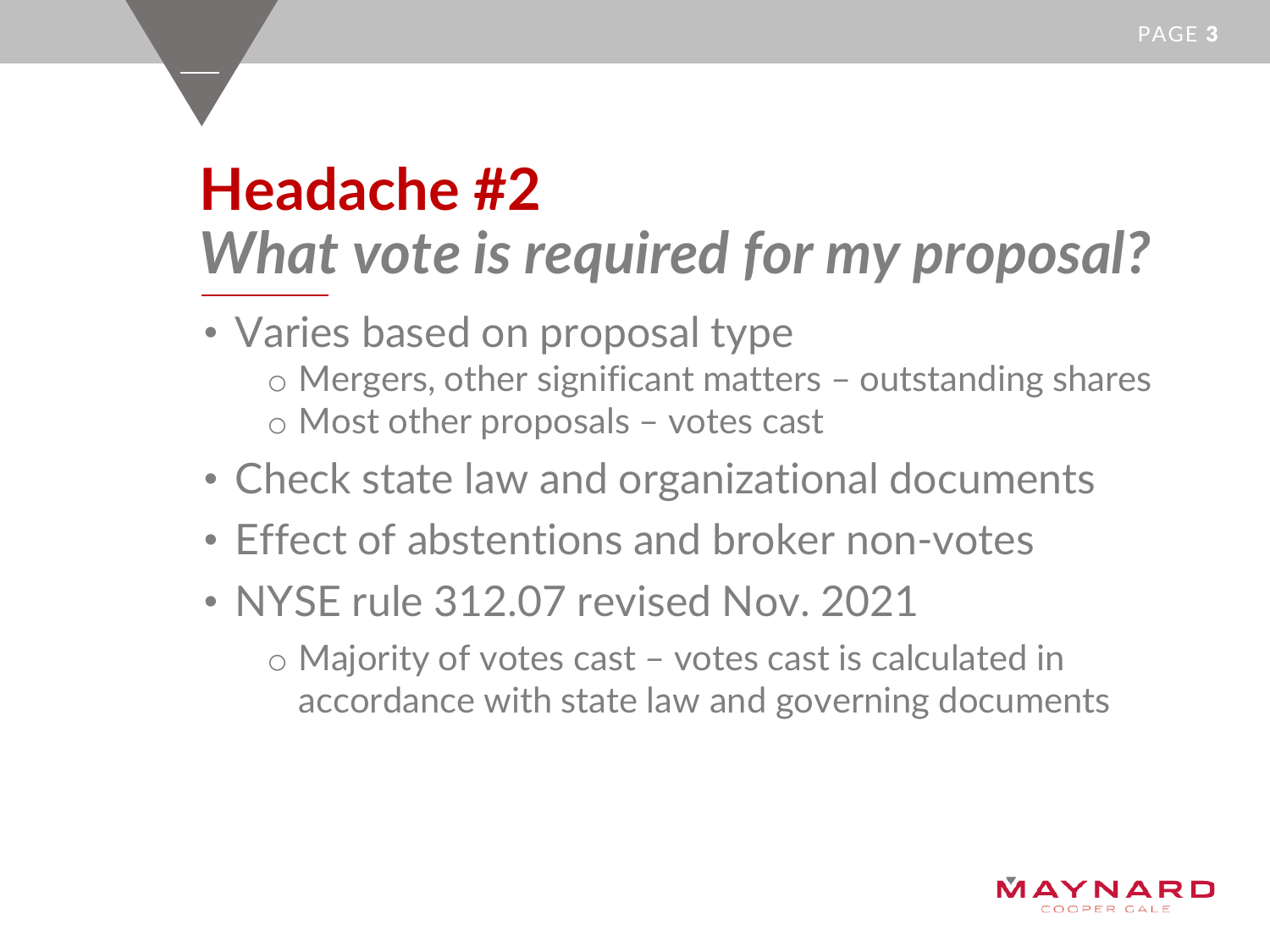#### **Heachache #3** *When do you need to add a non-GAAP reconciliation to your proxy statement?*

- NOT required
	- o If the measure is discussed in CD&A because it is a compensation performance measure
- Required
	- o If presented anywhere in a proxy statement for any other purpose (i.e. to discuss the relationship between pay and performance or to justify certain levels or amounts of compensation)

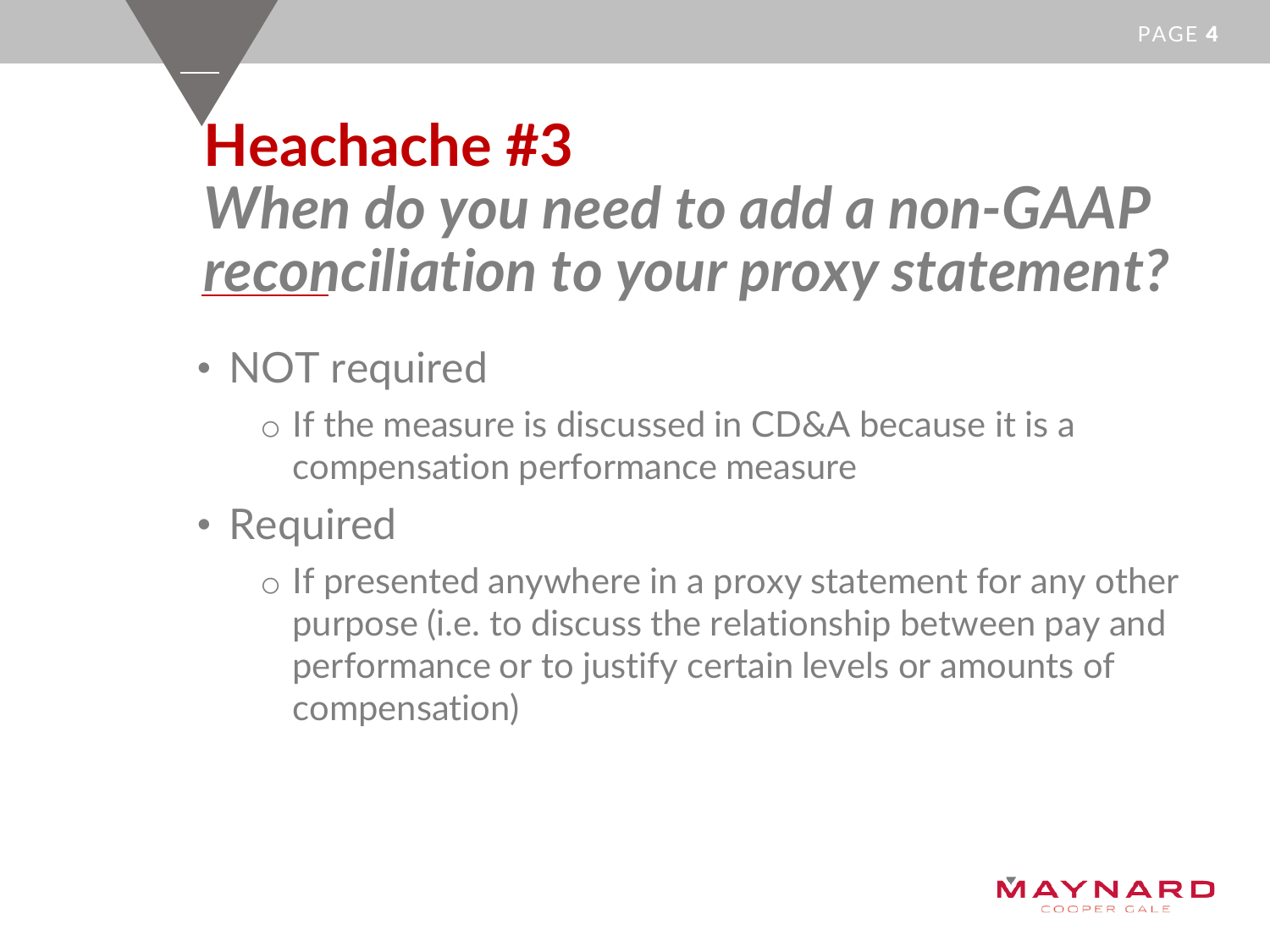#### **Headache #4** *My median employee left, how do I recompute my pay ratio?*

- Registrants must redetermine the median employee (ME) no less frequently than once every 3 years
- However, the registrant may change the ME any year voluntarily, and
- *Must* change the ME if the employee leaves or becomes unrepresentative
	- o E.g.: ME receives major promotion; change in composition of employee base.
- Choose a Consistently Applied Compensation Measure (CACM) (e.g. W-2 wages)
- Choose a date to measure (must be within 3 months of year-end)
- Ask HR or payroll provider to run a list ranked on the CACM
- SRCs, EGCs, and FPIs exempt until next full year after exiting that status

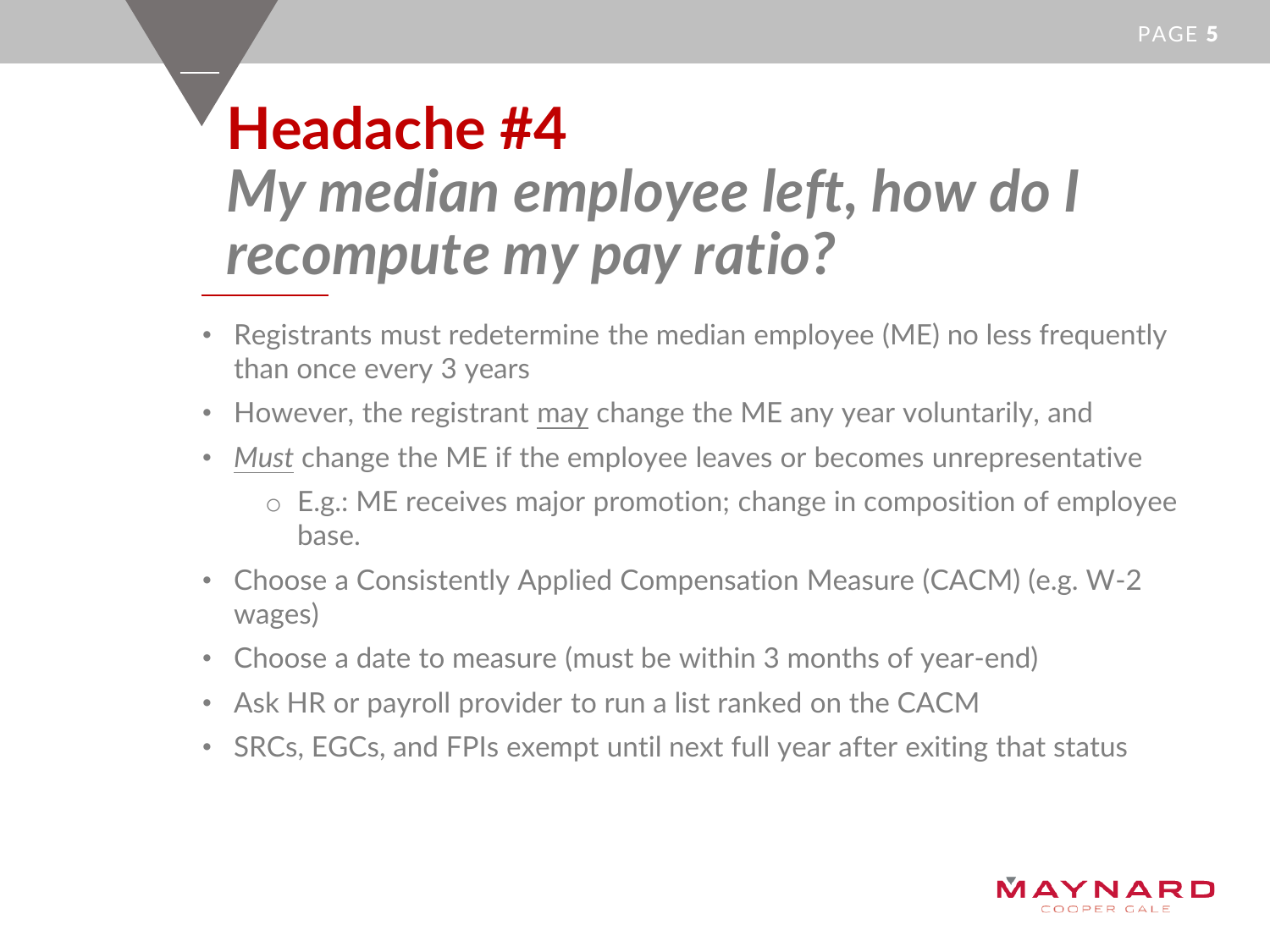#### **Headache #5** *Percolating those perks!*

**We have to disclose our executives benefits, what could possibly go wrong?**

- Perks frequently present challenges in these areas: identifying all perks; measuring perks; sensitivity of disclosure
- General rule: include and disclose aggregate perks for an NEO if >\$10k; and itemize in FN each perk > \$25k or 10% of all perks
- $"Perk" =$ 
	- o Confers personal benefit,
	- o Not available to all employees, and
	- o Not integrally related to duties
- New CDI analyzes arrangements during COVID: technology, health, transportation
- Entire books have been written about the complexities of reporting airplane usage

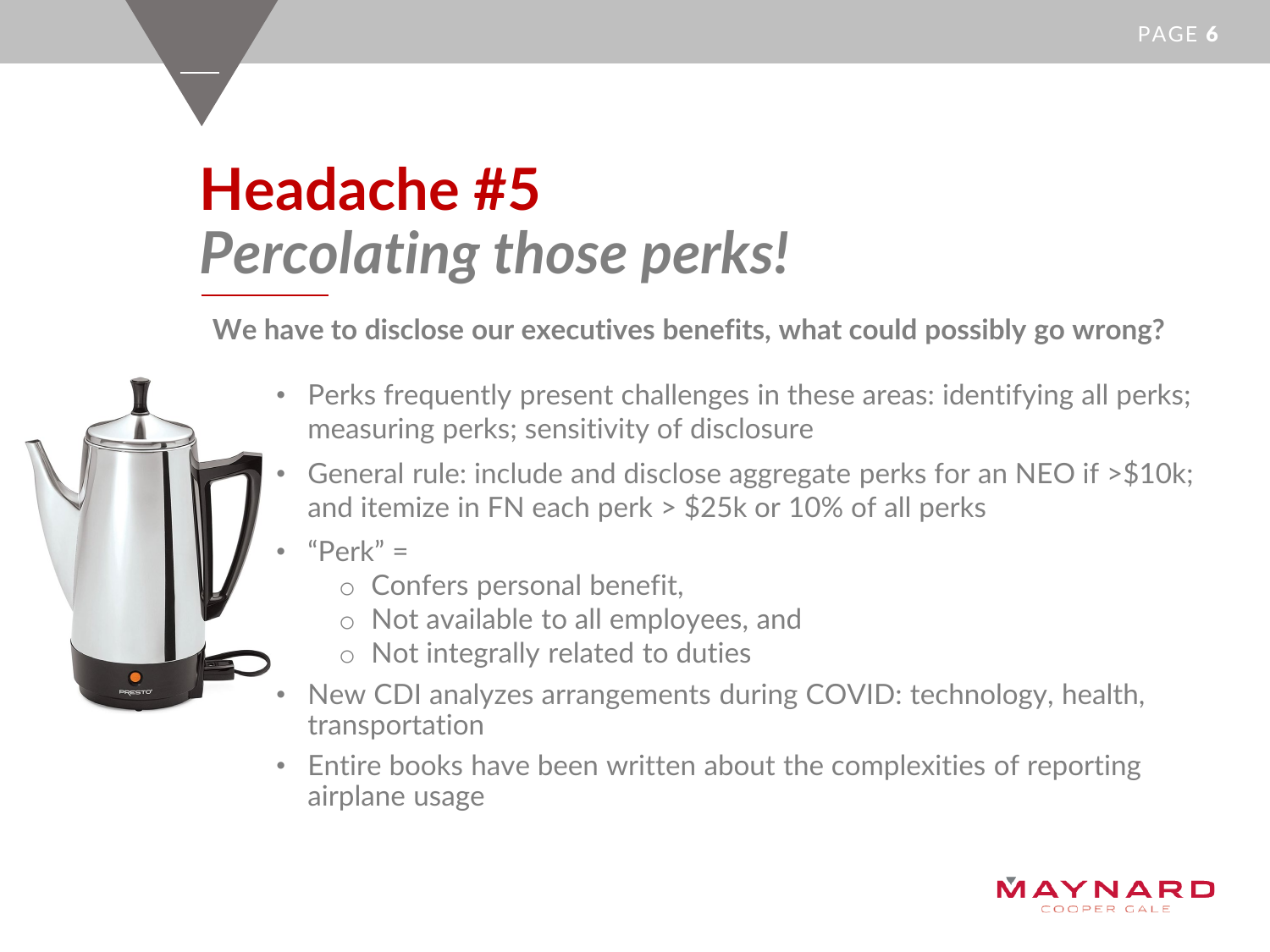#### **Headache #6** *HR says it will take 2 months to get those compensation numbers!*

- Tell HR to speed it up (just kidding)
- Preparing the proxy compensation tables requires advance planning, coordination, and allowance for lead time
- Compile a preliminary list of potential NEOs
- Give the list to HR with a list of requirements well in advance of the deadline
- Allow time for validating the information and clarification
- Consider the communication challenge: o Most lawyers don't understand benefits well and o HR may not know all the legal requirements

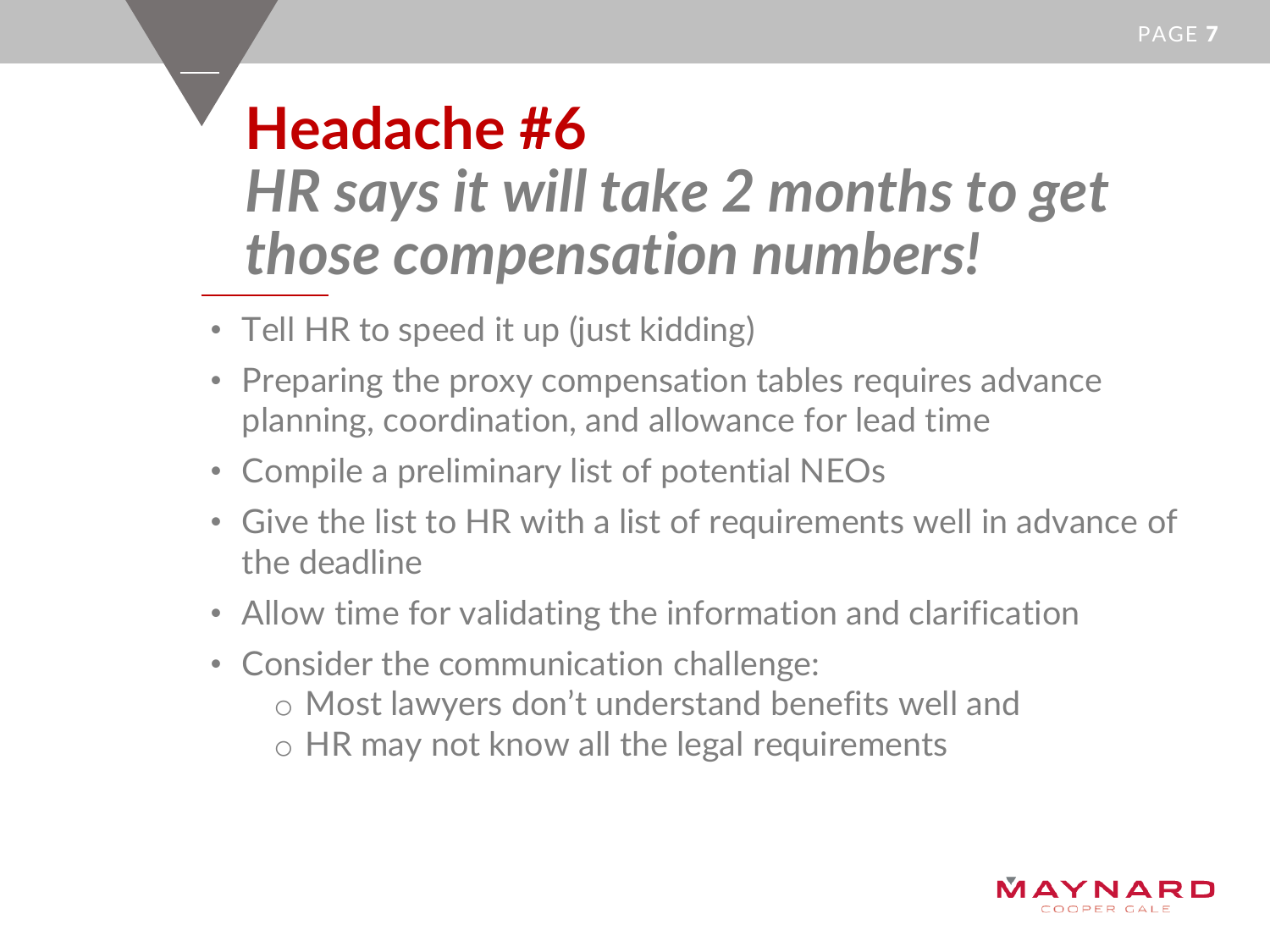#### **Headache #7** *What securities do I include in the beneficial ownership table?*

- Securities "beneficially owned"
	- o Sole or shared voting or investment power
- Vested options and unvested options that vest within 60 days
	- o Include underwater options too
- RSUs vesting within 60 days
- ESPP shares that will be acquired within 60 days
- Shares held indirectly (by spouse/family member)

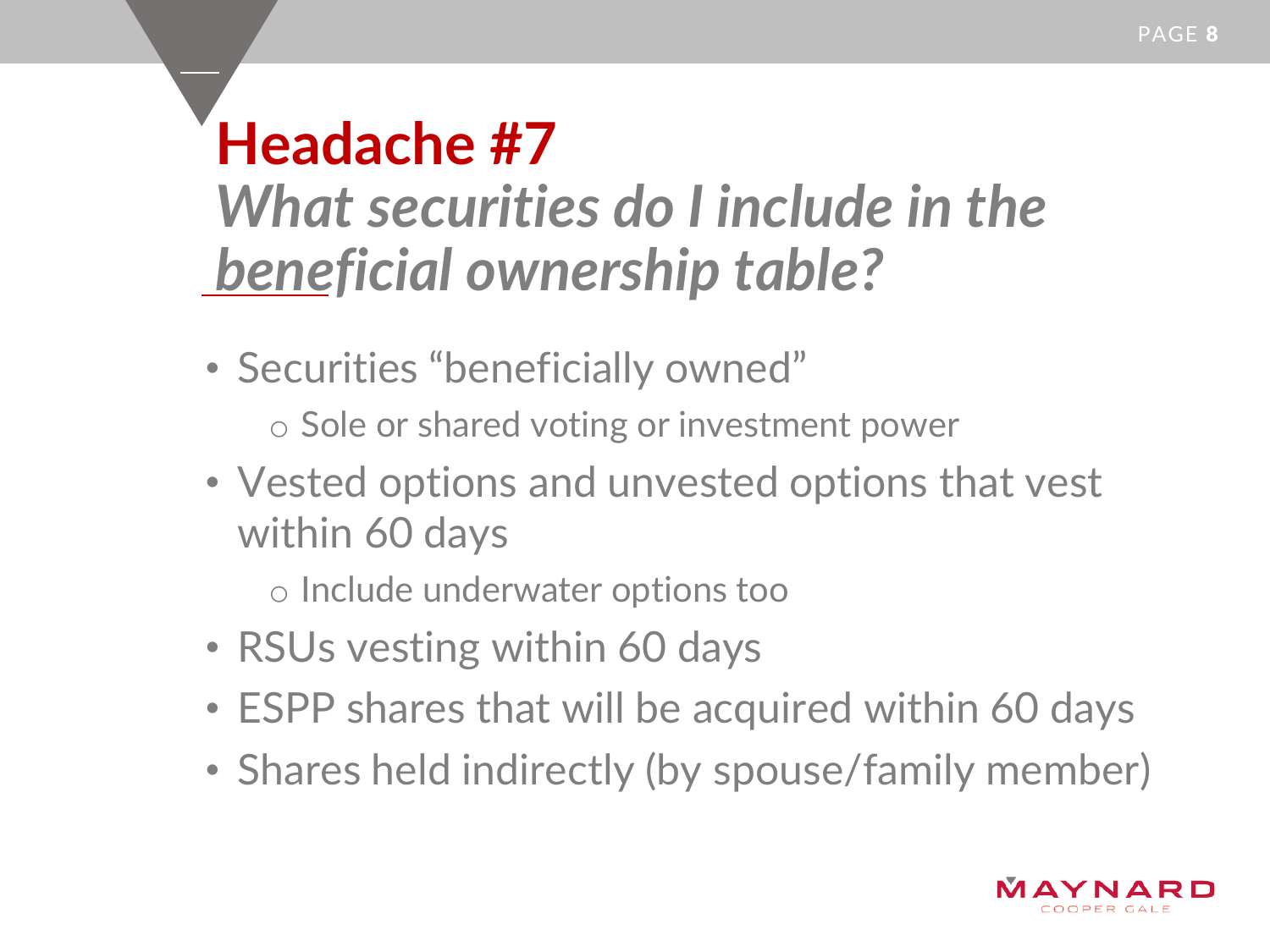#### **Headache #8** *Do I need to include a say-on-pay frequency vote?*

- Required at least every 6 years
- Advisory
- Phase-in period for Say on Pay (and Frequency) when EGCs lose EGC status:
	- o 3 years after IPO if EGC for less than 2 years after IPO
	- o 1 year after losing EGC status for all other EGCs
- Keep in mind the related Item 5.07 8-K filing requirement re: Company's determination in light of shareholder vote

o Can be delayed 150 days after shareholder meeting

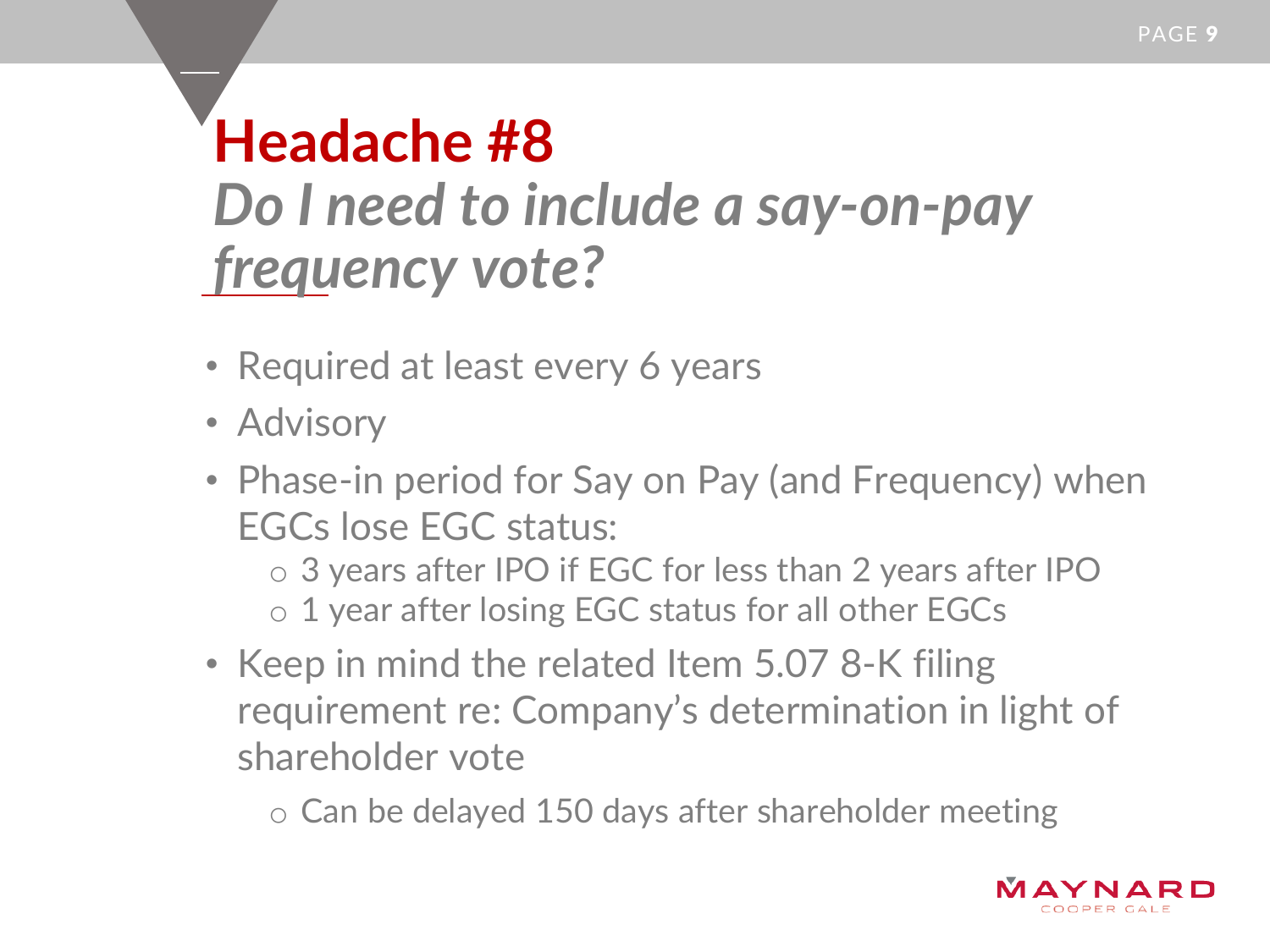#### **Headache #9** *Do I really need to update the D&O questionnaires?*

- It's generally desirable to send and receive new questionnaires each year
	- o Frequent changes in SEC disclosure requirements or exchange listing standards
	- $\circ$  The information becomes stale
	- o Documentation of due diligence each year
- But everyone HATES these things
	- o Hard to get them to fill them out completely or at all
- Alternatives if there has been no significant changes in the year:
	- o Send a copy of last year's questionnaire plus updated summary of compensation and ask them to confirm
	- o Fill in some items in the new questionnaire with prior answers that probably haven't changed
	- o Of course, a full new questionnaire will be needed from each new D&O
- New challenge: asking for diversity data

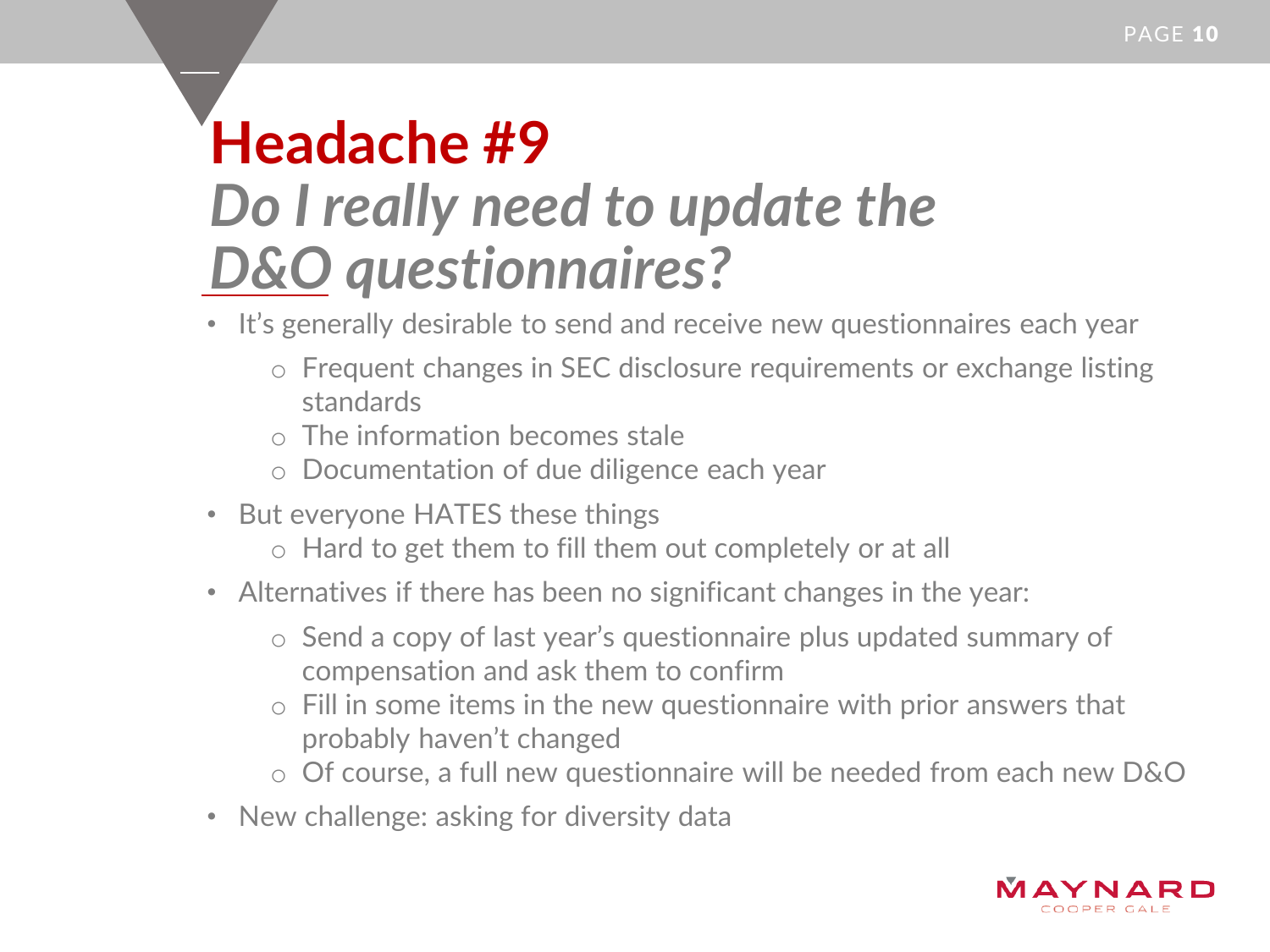#### **Headache #10** *Dealing with ISS recommendation on our plan proposal*

- Any time the company submits a new or amended equity plan for SH approval, ISS will review it and develop a recommendation
- A recommendation against the plan may make it difficult to obtain SH approval
- ISS Equity Plan Scorecard
	- o 3 pillars: Plan Cost; Plan Features; Grant Practices
- You need a strategy to deal with this issue
- Some plan features/issues which will cause problems with ISS:
	- o Burn rate handing out too many awards
	- o Ability to reprice awards
	- o Single-trigger CIC
	- o Share recycling
	- o Minimum vesting period (< 1 year)
	- o Paying dividends before vesting